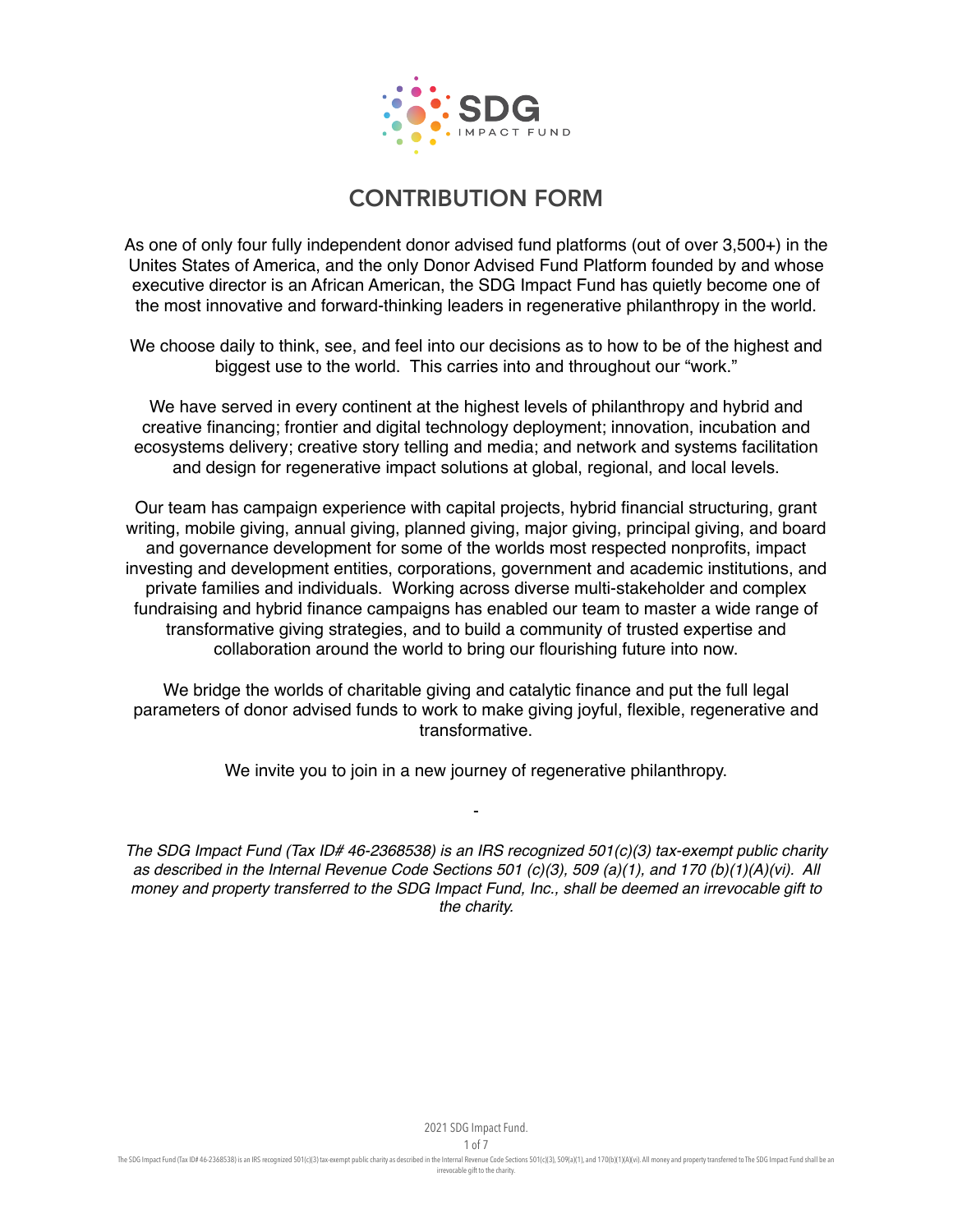

| <b>ACCOUNT INFORMATION</b> |  |     |          |  |
|----------------------------|--|-----|----------|--|
| DAF NAME (donation to)     |  | New | Existing |  |

| <b>DONOR INFORMATION</b>   |  |
|----------------------------|--|
| NAME (First, Middle, Last) |  |
| <b>MAILING ADDRESS</b>     |  |
| CITY/STATE/ZIP             |  |
| <b>CONTACT #1</b>          |  |
| <b>CONTACT #2</b>          |  |
| <b>EMAIL</b>               |  |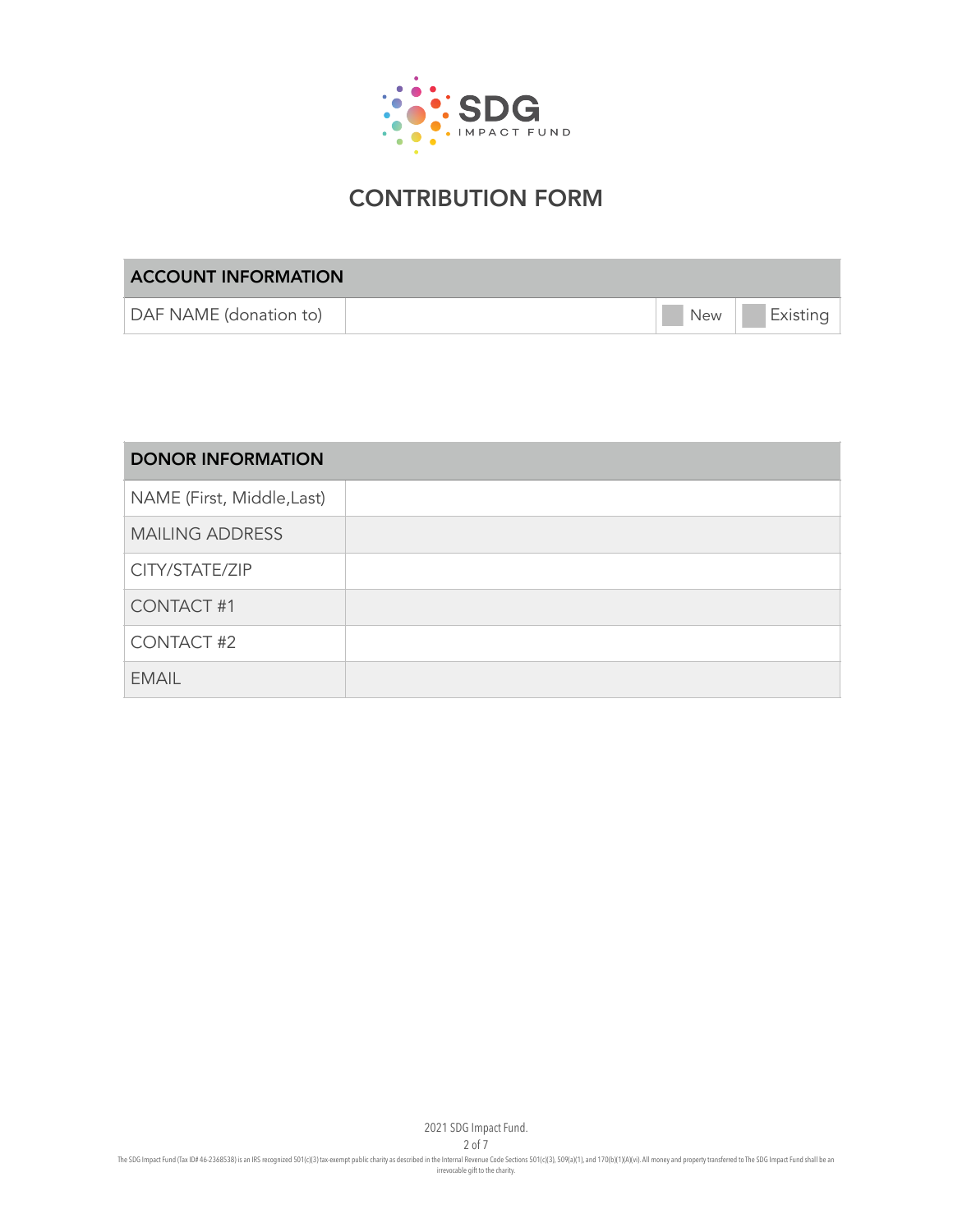

#### CONTRIBUTION | TRADITIONAL

FOR CASH CONTRIBUTIONS

CHECK: \$

(Please make check payable to SDG Impact Fund and mail it with the completed Contribution form.)

WIRE: \$\_\_\_\_\_\_\_\_\_\_\_\_\_\_\_\_\_\_\_\_\_\_\_\_\_ BANK OF ORIGIN:\_\_\_\_\_\_\_\_\_\_\_\_\_\_\_\_\_\_\_\_\_\_\_\_\_\_\_

WIRE INSTRUCTIONS:Please make sure that the Contribution Form is sent to SDG Impact Fund before sending the wire.

WIRE INFORMATION FOR SDG IMPACT FUND

Bank Name: Bank of America ABA#: 026009593 Account #: 3340 6004 8717 Account Name: SDG Impact Fund City/State: Atlanta, GA EIN# 46-2368538

FOR SECURITIES OR MUTUAL FUND CONTRIBUTIONS

If you are contributing securities or mutual funds, please contact SDG Impact Fund at 404.825.9529 for instructions.

APPROXIMATE VALUE OF TRANSFERRED SECURITIES: \$

BROKER NAME: THE STATE STATE STATE STATE STATE STATE STATE STATE STATE STATE STATE STATE STATE STATE STATE STATE STATE STATE STATE STATE STATE STATE STATE STATE STATE STATE STATE STATE STATE STATE STATE STATE STATE STATE S

SDG Impact Fund — ACCOUNT NUMBER Firm: Morgan Stanley DTC#: 0015 Code: CDQ000118 Account Number: 654-080845-689 Bank Name: The Abacus Group at Morgan Stanley Private Wealth Management Beneficiary Account Name: SDG Impact Fund, Inc.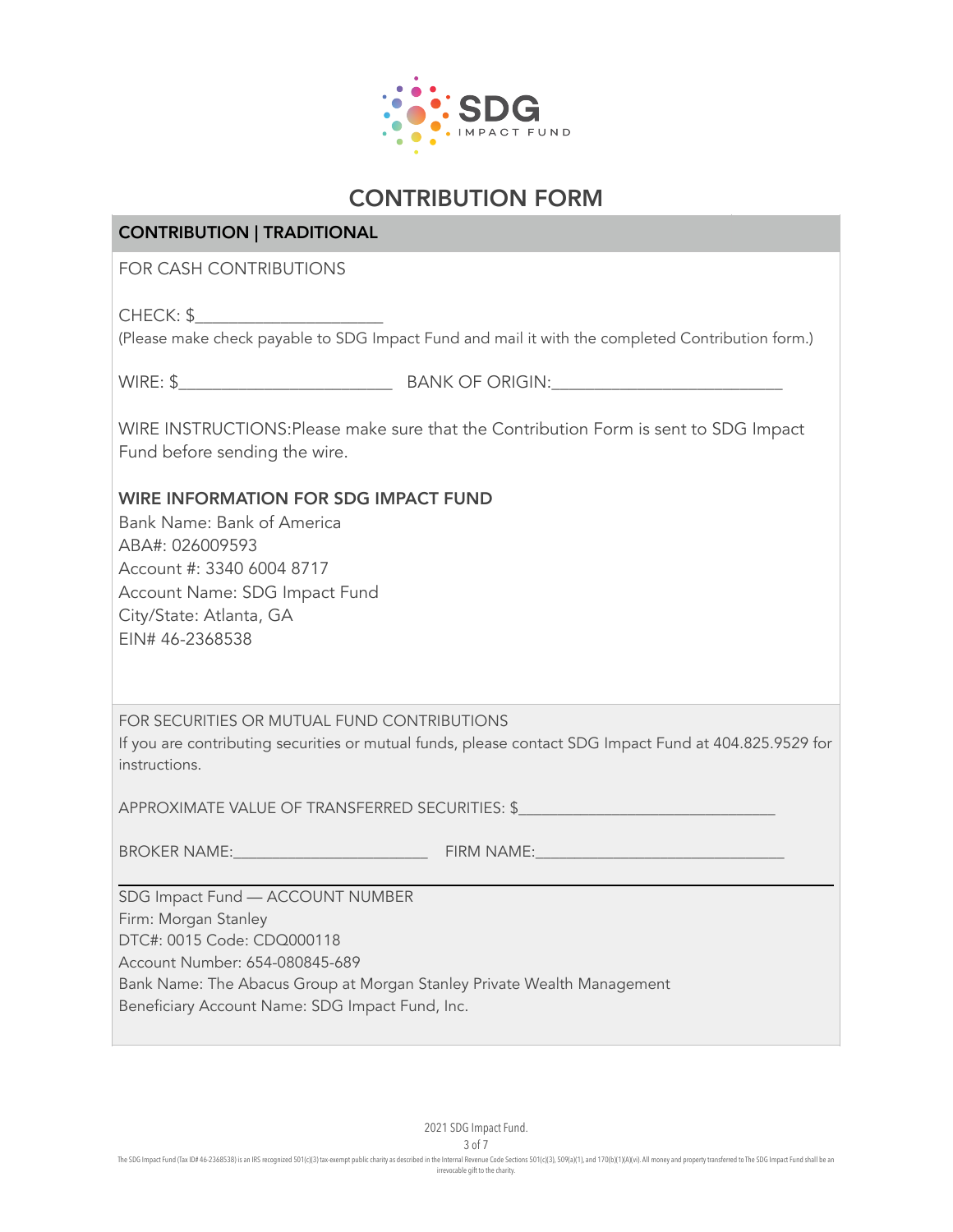

#### CONTRIBUTION | NON TRADITIONAL

Please contact a SDG Impact Fund Representative at 404.825.9529 if you plan to contribute physical share certificates, real estate or other property or non-traditional assets.

SERVICES: \$\_\_\_\_\_\_\_\_\_\_\_\_\_\_\_\_\_\_\_\_\_\_ (equivalent value) Please attach document validating the independent value of services being donated with the completed contribution form.

SPACE: \$ Please attach document validating the independent value of the space being donated with the completed contribution form.

OTHER: \$\_\_\_\_\_\_\_\_\_\_\_\_\_\_\_\_\_\_\_\_\_\_\_\_\_ (equivalent value) Please attach document validating the independent value donated with the completed contribution form.

2021 SDG Impact Fund.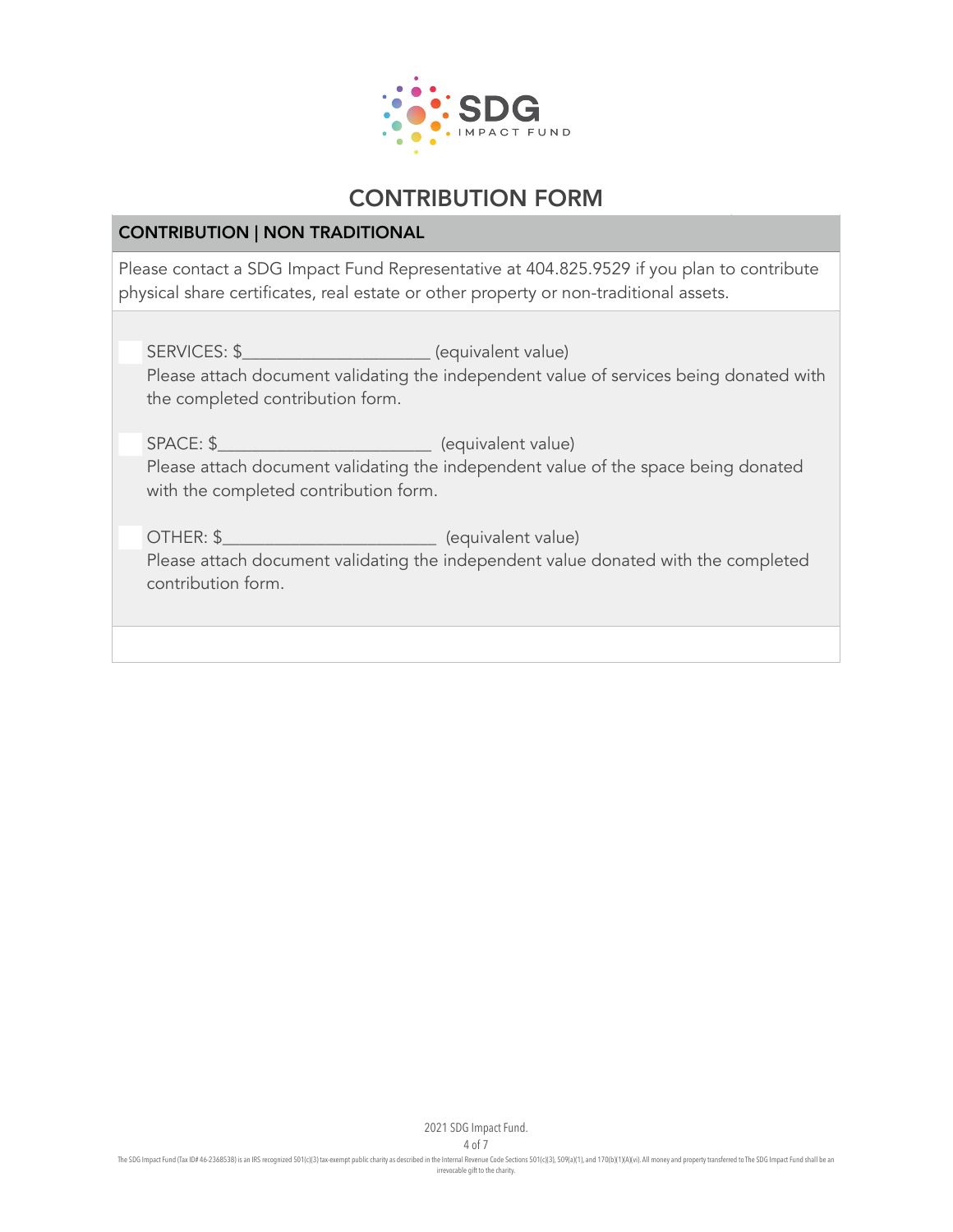

### CONTRIBUTION | CRYPTOCURRENCY

CRYPTOCURRENCY NAME:

TOKEN SYMBOL: \_\_\_\_\_\_\_\_\_\_\_\_\_\_\_\_\_\_\_\_\_\_\_\_\_\_\_\_\_\_\_\_

SENDING INSTRUCTIONS:Please make sure that the Contribution Form is submitted to the SDG Impact Fund before sending the cryptocurrency.

For accuracy, please also share the Transaction ID once sent with the SDG Impact Fund.

For non BTC/ETH gifts, please contact a member of the SDG Impact Fund to ensure proper deposit.

| <b>BTC ADDRESS</b> | bc1qghhyf88xrv4zpenamqgl90xa3rpglcvt7wlavz |
|--------------------|--------------------------------------------|
| ETH ADDRESS        | 0x76E3aA17AD7f04e40A1eC2CfCB46CCfB282BE1CC |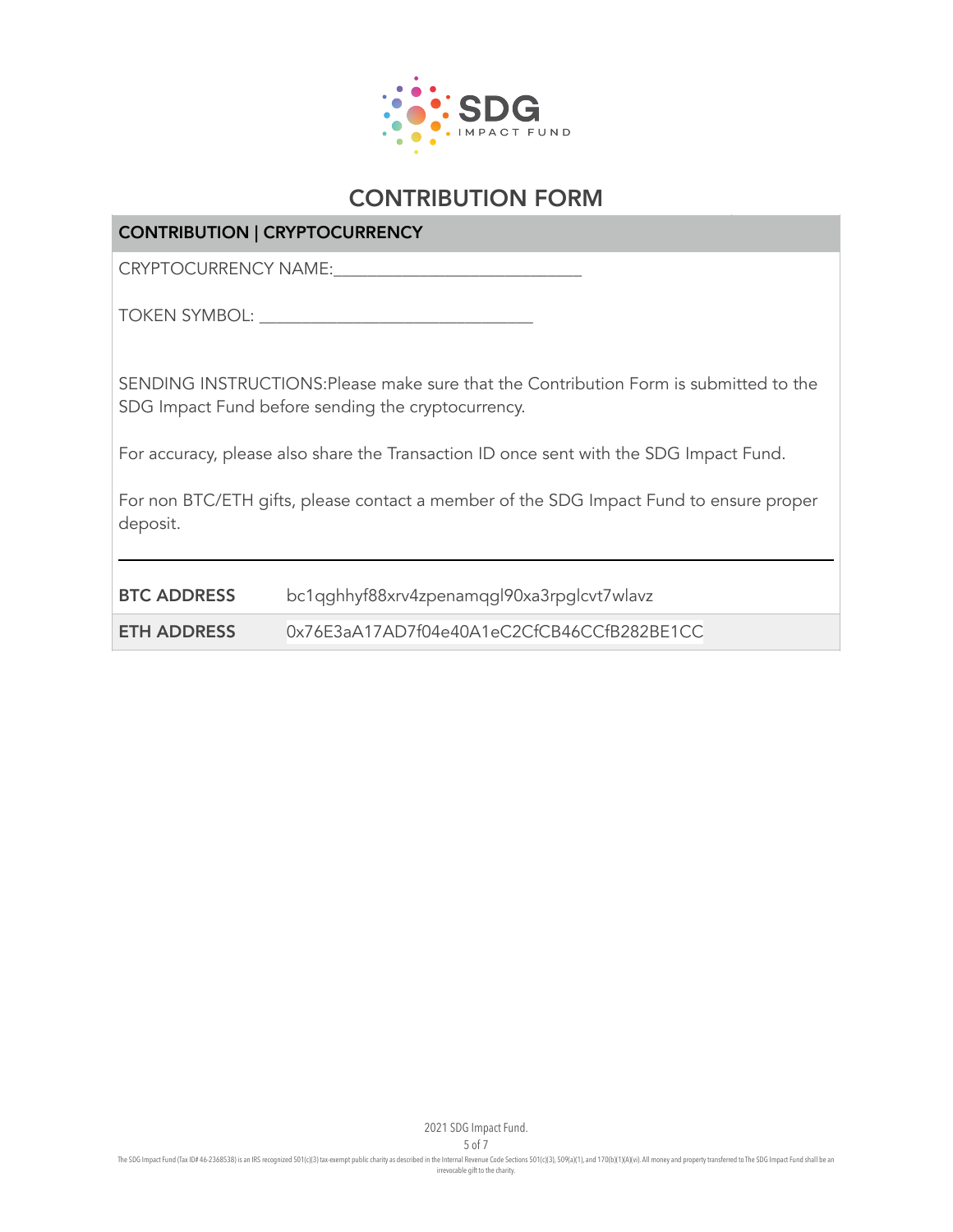

#### **SIGNATURES**

I acknowledge that I have read the Contribution Form and agree to the terms and/or conditions described therein. I understand that any contribution, once accepted by SDG Impact Fund, represents an irrevocable contribution and is not refundable to me. I hereby certify that, to the best of my knowledge, all information presented in connection with this form is accurate, and I will promptly notify SDG Impact Fund in writing of any changes. (Please attach any additional donor signatures.)

| DONOR 1 SIGNATURE  | <b>TITLE</b> |
|--------------------|--------------|
|                    |              |
| DONOR 1 PRINT NAME | <b>DATE</b>  |
|                    |              |
| DONOR 2 SIGNATURE  | <b>TITLE</b> |
|                    |              |
| DONOR 2 PRINT NAME | <b>DATE</b>  |